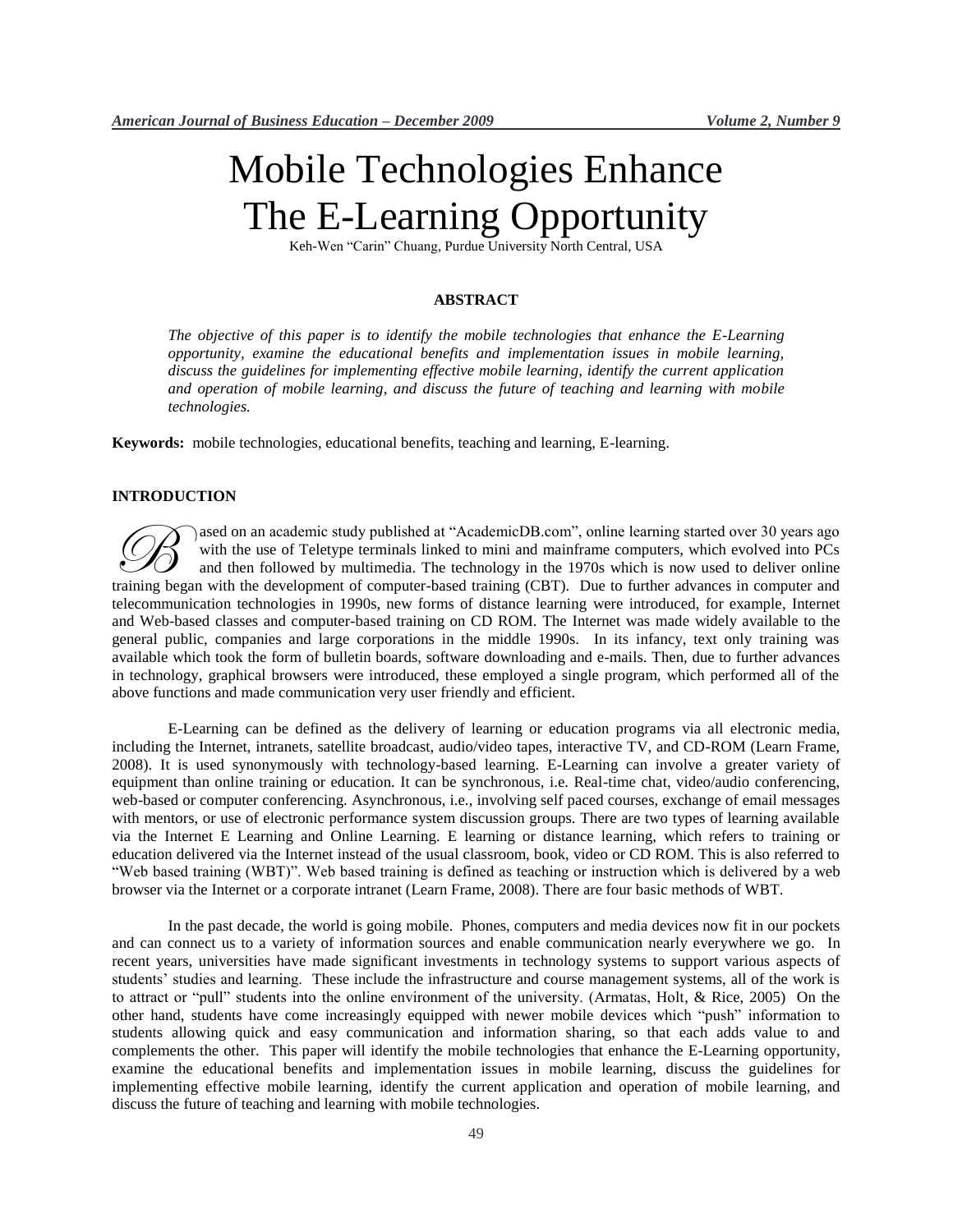## **MOBILE LEARNING VS. E-LEARNING**

E-Learning is the learning that involves interaction between learners and computers. It may incorporate text, graphics, narration, sound effects, music, video, and animation to enhance the learning experience. To this extent, how will learning on mobile devices be very different from the e-learning with desktop computers and laptops?

There are several issues related to the use of mobile devices that make them very different compared to desktop and even laptop computers. From a teaching and learning standpoint, these differences are very significant.

First, the general mobile devices are almost always with the learners. Nowadays, research shows that there are three things people almost always carry with them: keys, a wallet, and mobile devices. Mobile devices include cellular phone, PDA and MP3 player. General speaking, people want to carry mobile devices with them because they want to be reachable. Since the mobile device is so easily accessible makes it a great tool for note taking or problem solving. Learners can simply make a phone call or text their instructors or friends to get their opinion or advice. The easy access makes a mobile device also a great tool to help learning occur at anywhere and anytime. Learners may play gaming simulation and other interactive applications, listen to podcasts, watch videos, read the news or even join discussion. When learners start to think and guide their learning the mobile learning model becomes much more efficient. Learners may read an e-book or listen to a podcast with an aim to learn something from it. This kind of informal learning can take place outside the traditional learning environment. Mobile phones are very useful tools for informal learning. Learning materials that are delivered on mobile devices may reach many people that can be hard to reach with any other media. For instance, instructors may offer educational mobile games, podcasts or video clips for their target groups.

Second, using mobile devices is not limited to informal learning. Several schools and universities are already using mobile devices to manage learning related tasks, such as calendars, reminders, announcements, registration, and school-home communication.

Third, mobile devices are by nature social devices, especially the cellular phones. As such they are potential tools for enhancing a cooperative learning environment. They are everyday tools that can help students exchange information and for creating and maintaining their social networks.

#### **MOBILE TECHNOLOGY INTEGRATION**

There are many different types of technology that can be classified as "mobile technology" as they have the "portable" and "movable" features and also implicate a "personal" as opposed to "shared" context of use (Naismith et al, 2004). Therefore, we can classify the range of mobile technologies using the two dimensions of personal vs. shared, and portable vs. static. The first type of device can be classified as both portable and personal. This type of device is what people most commonly think of in relation to mobile technologies; such as mobile phones, personal digital assistants (PDAs), MP3 players, tablet PCs and laptops. Since these devices normally support a single user, they are generally perceived as being personal. This type of mobile device affords communication and information sharing, which means that while the devices themselves are personal, the information within them can be shared easily. These devices are portable as they are taken from place to place, so they can be available in many different locations.

The second type of mobile technologies is less portable, but still can offer personal interactions with learning experiences. Classroom response systems consist of individual student devices that are used to respond to multiple choice questions administered by teachers. This technology is static that it can only be used in one location, but remains personal because of its small size and allocation to one single user.

The third type of examples is technologies that can provide learning experiences to users on the move, but the devices are not physically movable. Street kiosks, or interactive museum displays offer pervasive access to information and learning experiences, but it is the learner who is portable, not the delivery device. This type of mobile device is less personal and is likely to be shared between multiple users.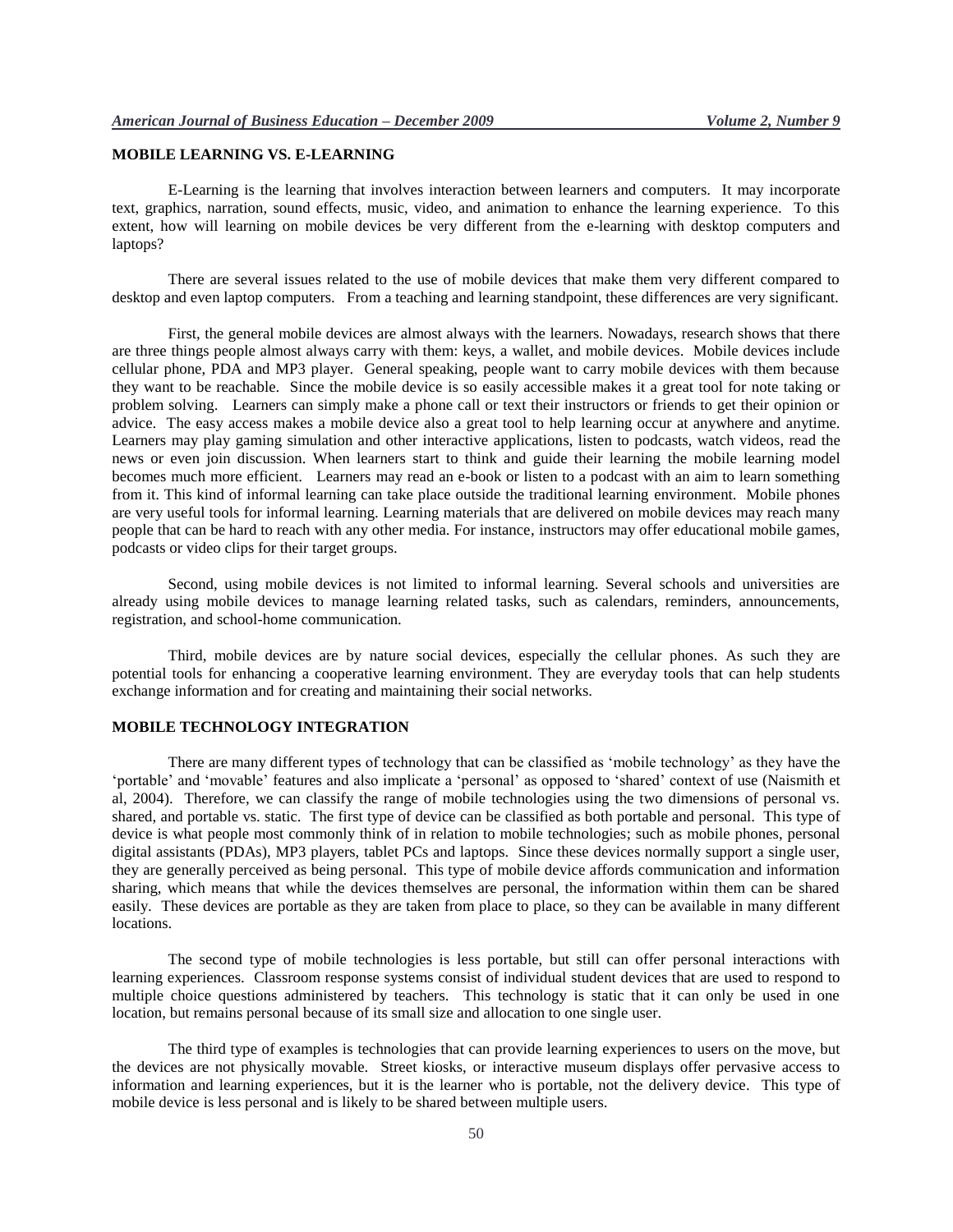The fourth type of mobile technology is the device with more shareable interactions but less portable. Examples include interactive classroom whiteboards and video-conferencing facilities. However, according to Naismith et al, this type of technology would generally not be classified as mobile technologies. The scope of this paper focus is on the first type of mobile device, as this type of mobile devices is the most commonly utilized by students in mobile learning.

#### **MOBILE LEARNING**

Mobile learning (or m-learning) means learning that is enhanced with mobile tools and mobile communication. Many people see it as a follow-up to e-learning, where the computers and Internet are used for teaching and learning. One definition of mobile learning is: Learning that happens across locations, or that takes advantage of learning opportunities offered by portable technologies. The feature of the mobile learning is selfpaced, on-demand, and real-time instruction that can be accessed by students from almost anywhere. Due to the high level of mobile phone penetration, the mobile phone devices are ideal targets for mobile learning applications. Presently, students make use of their mobile phones educationally to contact faculty, staff and fellow students. This is most usually accomplished via voice. Students also use the non-voice service, such as using short message service (SMS) to text other students, or transferring data (e.g., sending pictures, video files, web browsing, etc.). In addition, the educational benefits that could be created through using mobile technologies to enhance students' learning experience include (Armatas et al, 2005):

- Deliver multimedia materials designed specifically for mobile devices
- Deliver interactive tasks, e.g., online quizzes
- Add value and incentive to attend and actively participate in lectures
- Allow students to browse what is available in the online environment
- Break communication bottlenecks by communicating directly with students
- Encourage students to discover principles for themselves. In order to transform learners from passive recipients of information to active constructors of knowledge. Within the mobile learning framework, the instructors give the students an environment in which to participate in the learning process, and the tools to work with that knowledge.

However, there are some issues as well in implementing mobile learning:

- Problem of localized content: some questions were not relevant to what a particular student had studied.
- Lack of detailed feedback for learners: the small screen size and memory capacity of the mobile devices mean that no detailed feedback about question responses could be given.
- Compatibility across devices: despite Java being promoted as a cross-platform environment, it is still difficult to get the Java game running on all mobile phones.
- Costs: the text service is still an additional charge on almost all mobile phones, which would lead to a significant decline in popularity and thus cause issues in implementation.

#### **GUIDELINES FOR MOBILE LEARNING IMPLEMENTATION**

Teaching and learning with mobile technologies is beginning to make a breakthrough from small-scale pilots to large institutional implementations. The following guidelines were developed to describe effective implementation in mobile learning, and may also be useful to inform policy initiatives (Wagner, 2005):

- 1. Investigate a cost model for the infrastructure, technology and services. Various costs should be considered when implementing mobile learning. In addition to the significant initial capital expenditure required to purchase devices and networking equipment, there is the ongoing cost of technical support and also various 'hidden' costs.
- 2. Study the requirements of all those involved in the use of the technology (learners, teachers, content creators) to ensure that it is usable and acceptable. The usability should account for both the users that will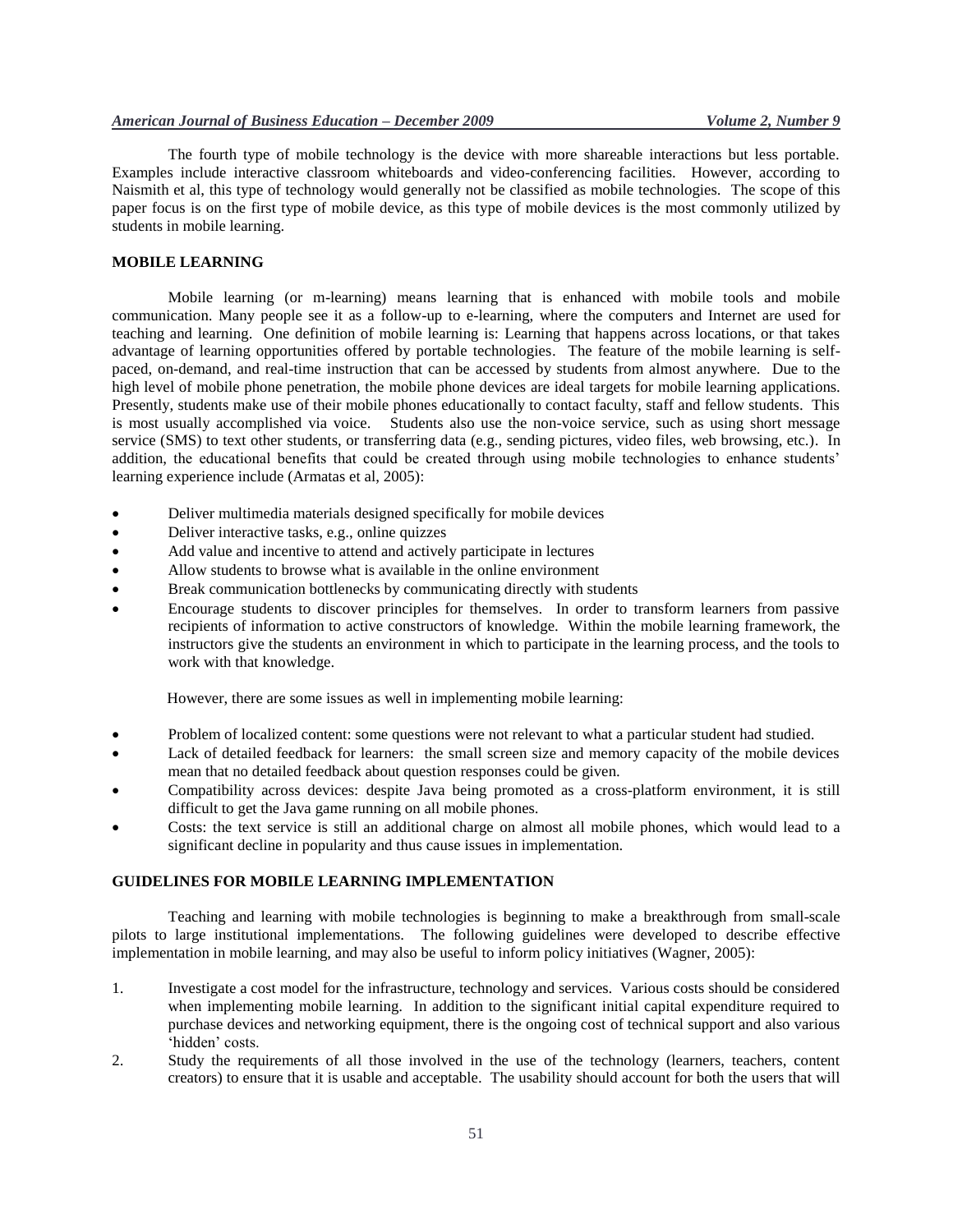be creating the mobile content and those who will be using the mobile applications to learn from or teach with.

- 3. Assess that the technology is suited to the learning task and examine the advantages and disadvantages of each technology before making a decision on which one to use. The effective implementation of mobile learning requires a clear pedagogical approach, identification of specific learning needs/goals and teachers to be directly involved in decisions on planning and curriculum use.
- 4. Assign the necessary roles for initiating and thereafter supporting mobile learning. For example, hire or assign a technical promoter who will demonstrate the capabilities of the system. Once mobile technologies are in place, institutions can also benefit from technical experts to deal with equipment failures and ongoing system improvements.
- 5. Develop procedures and strategies for the management of equipment when it is provided by the institution.
- 6. Provide training and ongoing technical support to the teachers to enable them to use mobile technologies to enhance current activities and to enable new instructional activities.
- 7. Consider the use of mobile technologies for student administration tasks. Mobile devices can be used to maintain accurate lists of classes which can be used in conjunction with rich information about students to help draw out individual students needs.
- 8. Consider the use of mobile technologies to support collaborative and group learning.
- 9. Discover and adopt suitable applications that match the needs of your specific classroom and map directly to your curriculum needs.
- 10. Ensure security and privacy for the end users. Privacy protection includes both the student"s personal data and the student"s current location.

## **CASE IMPLICATION**

The mobile learning operated at Purdue University North Central (PNC) is in the MBA program. The MBA program at PNC currently made use of Adobe Connect for one of their courses, MGMT650, Strategic Management. This course was taught face-to-face to on-campus students while simultaneously being delivered to a student at a distance. Adobe Connect is a recordable web meeting room for live online meetings, lectures, and presentations. Adobe Connect offered a solution to the problem of how to deliver instruction to a single distance education student. Use Connect for real-time instructional delivery or for meetings and seminars enriched with interactive presentations and discussion capabilities. Instructors can combine existing learning content with realtime interactivity between presenters and students for engaging collaborative teaching and learning experiences. Presenters can use PowerPoint slides, live and recorded video, Flash animations, live screen-sharing, audio and twoway text chat to deliver a more effective learning experience.

### **CONCLUSIONS**

The mobile technologies have provided the means and the methods for demonstrating that learning no longer need to be classroom bounded. The capabilities of mobile devices will likely merge even more to provide a networked, multimedia device that is always with you. The integrated capabilities will transform everyday activities by providing the ability to capture details about the time, location, and people around you. The entire Internet will become both personal and portable (Wagner, 2005).

Learning can happen any time and everywhere. Most of our learning takes place in informal situations where we do not even think we are learning. We simply adapt to the environment and social situations we are living in. Mobile leaning enhances this opportunity for informal learning.

The challenges for the educators and technology developers of the future will be to find ways to ensure that this new learning is highly situated, personal, collaborative and long term; which means a truly learner-centered learning experience (Siff, 2006). Educators will need to adapt from a role as transmitters of knowledge to guiders of learning resources. Technology developers will need to respond to concerns of security and privacy while designing devices and services that learners both want and will pay for.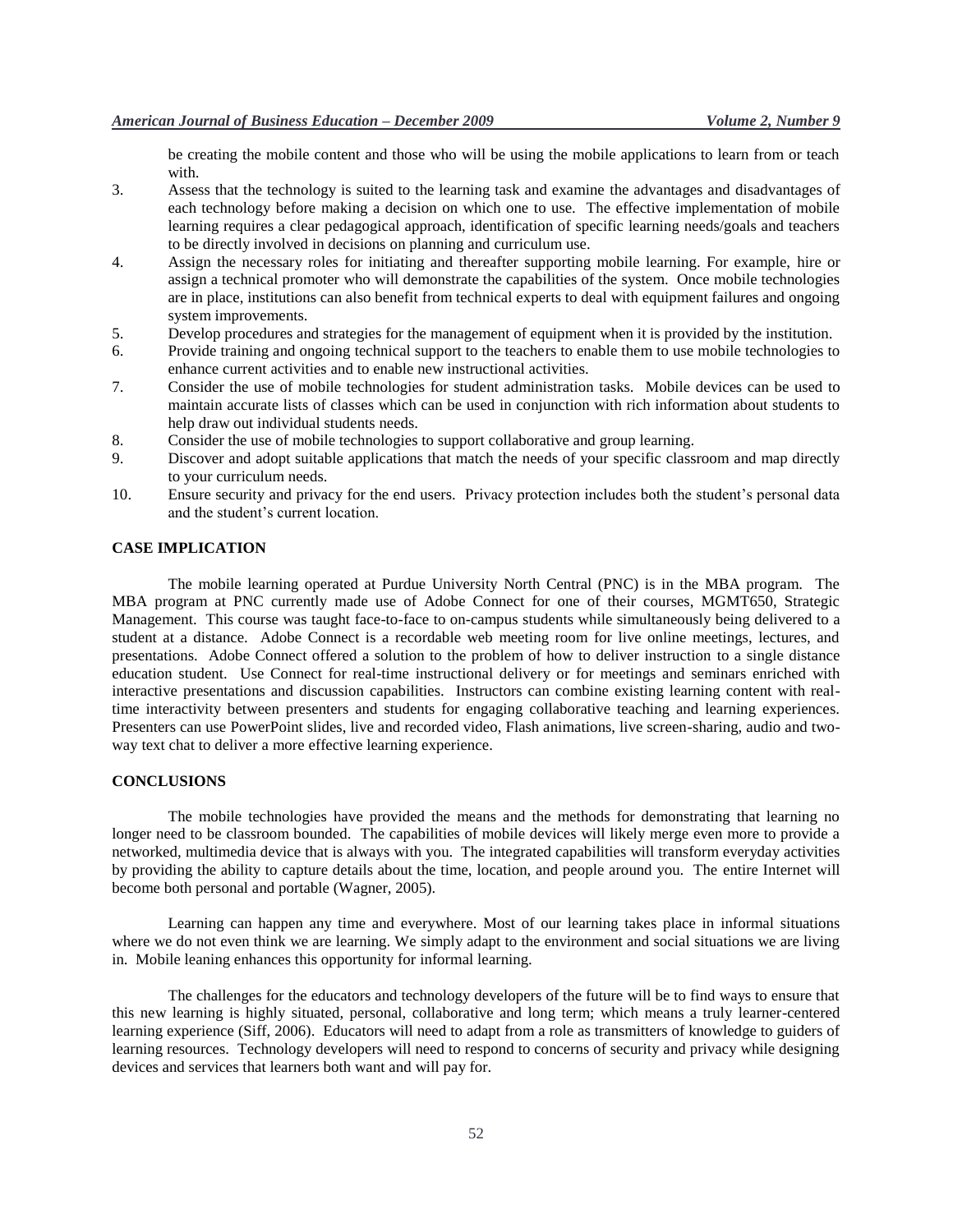Whether we like it or not, the mobile devices are finding their way into classrooms and in students' pockets. We must ensure that educational practice can include these technologies in productive ways. In the future, the success of learning and teaching with mobile technologies will be measured by how seamlessly it weaves itself into our daily lives, where we don"t even recognize it as learning at all.

## **AUTHOR INFORMATION**

**Keh-Wen (Carin) Chuang**, MS. is an assistant professor in the Department of Computer & Information Technology at Purdue University North Central. Before entering academia, Professor Chuang has been spent over 12 years of professional experience in database administration and information system development for three Fortune 100 companies in Illinois, Indiana and Michigan. Professor Chuang is a certified JAVA developer, SQL Server Administrator and E-Commerce Web Site Developer.

Professor Chuang earned her two Master degrees in Information Systems and Urban Studies at Michigan State University, and her BBA in International Economics from Soochow University at Taiwan.

#### **REFERENCES**

- 1. Adjusting to the New Opportunities Within Learning, Retrieved May 31, 2005, from: http://www.academicdb.com/library?d=1;page=record;link=4083
- 2. Armatas, C., Holt. D., & Rice. M., Balancing the Possibilities for Mobile Technologies in Higher Education, *Ascilite 2005: Balance, Fidelity, Mobility: Maintaining the Momnentum?* 27-35.
- 3. Auburn School District, What is a Server? School district website [Online], Retrieved May 31,2005, from: http://www.auburn.wednet.edu/Info/What\_is\_a\_server.htm
- 4. Evaluation of British Petroleum's Learning Effectiveness, Retrieved May 31, 2005, from: http://www.academicdb.com/library?d=1;page=record;link=14544
- 5. Learning Styles, Retrieved May 30, 2005, from: http://www.xu.edu/lac/learning\_styles.htm
- 6. Naismith, L., Lonsdale, P., Vavoula, G., & Sharples, M., *Literature Review in Mobile Technologies and Learning, Futurelab Series,* Report 11, 2004.
- 7. O"Brien, J. A., & Marakas, G. M., *Management Information Systems*, New York, NY: McGraw-Hill Irwin, 2006.
- 8. Siff, F. H., Mobility and Higher Education: Not Just the Next Big Thing, Educause Center for Applied Research, *Research Bulletin*, Vol 2006, Issue 22.
- 9. Successful Online Student, Retrieved June 5, 2005, from: http://www.ion.uillinois.edu/resources/tutorials/pedagogy/StudentProfile.asp
- 10. Teaching Styles, Retrieved June 4, 2005, from: http://members.shaw.ca/mdde615/tchstycats.htm
- 11. The History of Online and E-learning, Retrieved May 31, 2005, from: http://www.academicdb.com/library?d=1;page=record;link=4153
- 12. The future of e-learning, Retrieved May 31, 2005, from: http://www.corollis.com/article\_future.htm
- 13. The Impact of Computers on Education, Retrieved May 31, 2005, from: http://www.academicdb.com/search.cgi?query=The+Impact+of+Computers+on+Education
- 14. Wagner, E. D., Enabling Mobile Learning, *Educause Review,* Vol 36, No. 3, May/June 2005.